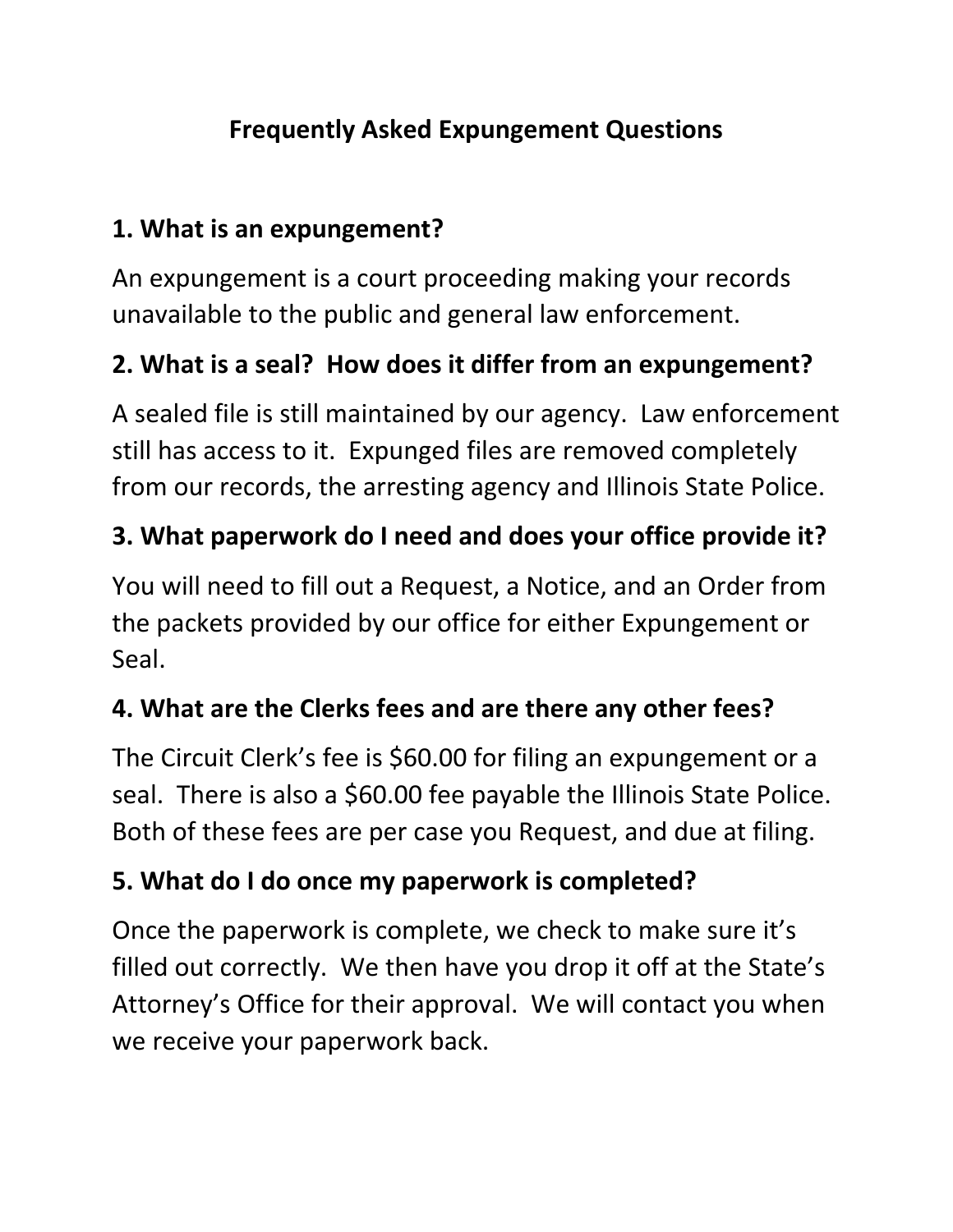## **6. Do I have to go to court?**

Yes. A court appearance is required.

## **7. When will my court date be?**

Court dates are set at least 2 months out, when you come into our office to set up a court date.

# **8. Where can I obtain information or help to complete the paperwork?**

The Circuit Clerk's Office can give you the following information

Your case number; the date of your arrest; the arresting agency; and information from the disposition such as the date and charges.

# **9. Do I have to appear for my court date if I live out of town or state?**

If you live out of town or state, you might not have to appear in court. This has to be approved by the State Attorney's Office. You must appear if any agency objects to your expungement or seal.

## **10. How are agencies such as the Illinois State Police notified?**

The Circuit Clerk's Office notifies all agencies involved in the expungement process including the arresting agency and the Illinois State Police.

## **11. Do I need an attorney?**

You do not need an attorney to represent you.